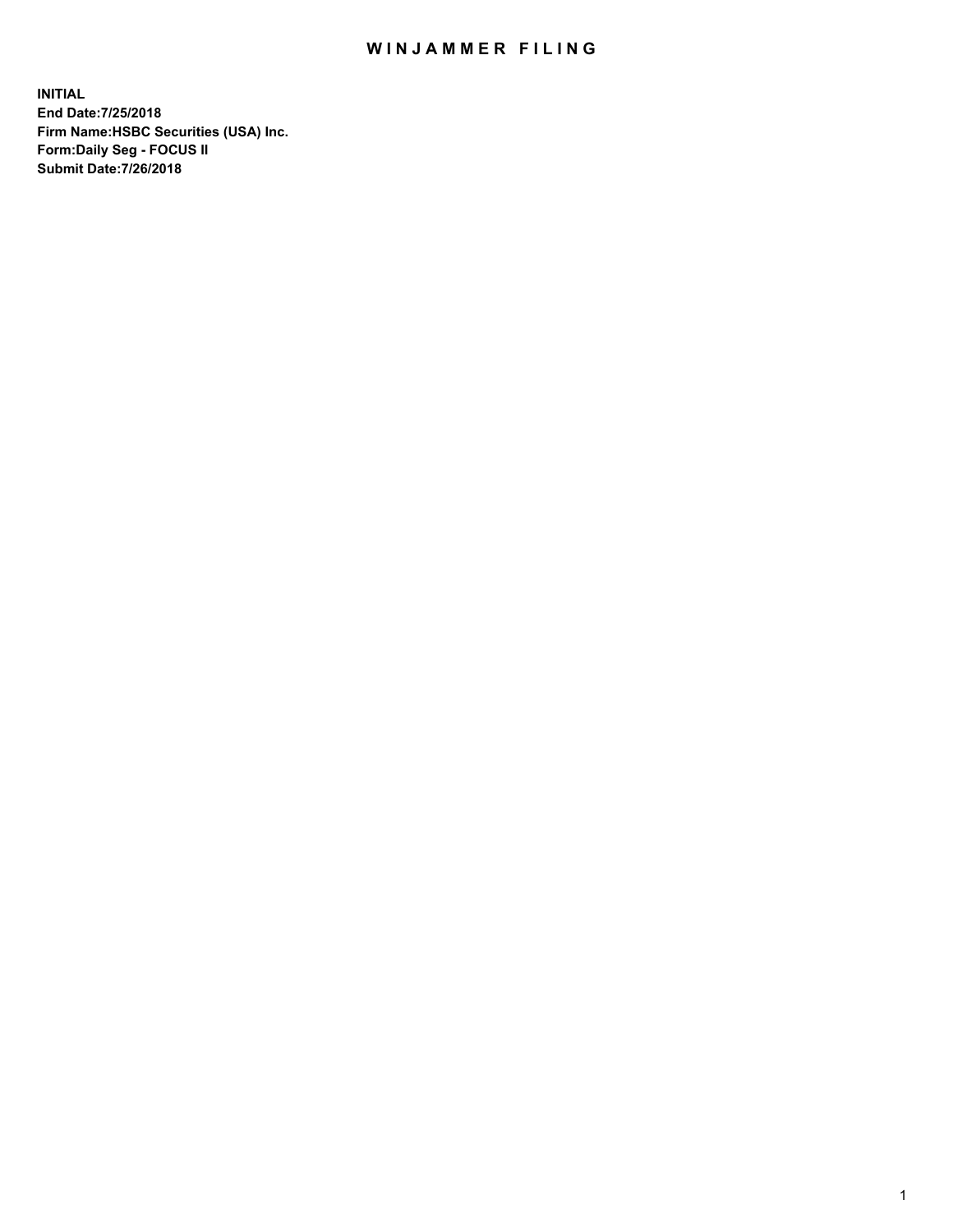**INITIAL End Date:7/25/2018 Firm Name:HSBC Securities (USA) Inc. Form:Daily Seg - FOCUS II Submit Date:7/26/2018 Daily Segregation - Cover Page**

| Name of Company                                                                                                                                                                                                                                                                                                                | <b>HSBC Securities (USA) Inc.</b>               |
|--------------------------------------------------------------------------------------------------------------------------------------------------------------------------------------------------------------------------------------------------------------------------------------------------------------------------------|-------------------------------------------------|
| <b>Contact Name</b>                                                                                                                                                                                                                                                                                                            | <b>Michael Vacca</b>                            |
| <b>Contact Phone Number</b>                                                                                                                                                                                                                                                                                                    | 212-525-7951                                    |
| <b>Contact Email Address</b>                                                                                                                                                                                                                                                                                                   | Michael.vacca@us.hsbc.com                       |
| FCM's Customer Segregated Funds Residual Interest Target (choose one):<br>a. Minimum dollar amount: ; or<br>b. Minimum percentage of customer segregated funds required:% ; or<br>c. Dollar amount range between: and; or<br>d. Percentage range of customer segregated funds required between:% and%.                         | 147,000,000<br><u>0</u><br>0 <sub>0</sub><br>00 |
| FCM's Customer Secured Amount Funds Residual Interest Target (choose one):<br>a. Minimum dollar amount: ; or<br>b. Minimum percentage of customer secured funds required:% ; or<br>c. Dollar amount range between: and; or<br>d. Percentage range of customer secured funds required between: % and %.                         | 25,000,000<br><u>0</u><br>00<br>0 <sub>0</sub>  |
| FCM's Cleared Swaps Customer Collateral Residual Interest Target (choose one):<br>a. Minimum dollar amount: ; or<br>b. Minimum percentage of cleared swaps customer collateral required:% ; or<br>c. Dollar amount range between: and; or<br>d. Percentage range of cleared swaps customer collateral required between:% and%. | 95,000,000<br><u>0</u><br>00<br>00              |

Attach supporting documents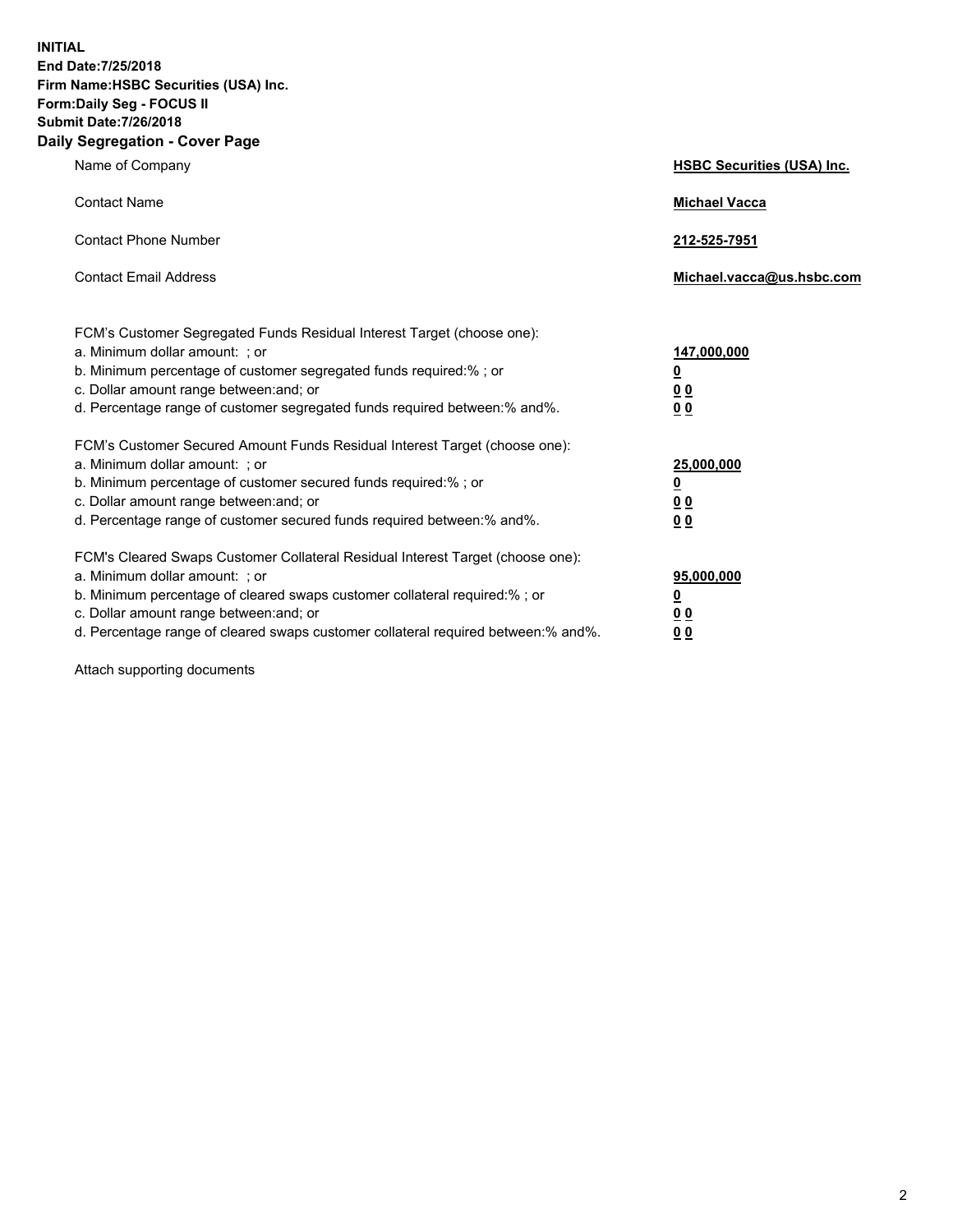**INITIAL End Date:7/25/2018 Firm Name:HSBC Securities (USA) Inc. Form:Daily Seg - FOCUS II Submit Date:7/26/2018 Daily Segregation - Secured Amounts** Foreign Futures and Foreign Options Secured Amounts Amount required to be set aside pursuant to law, rule or regulation of a foreign government or a rule of a self-regulatory organization authorized thereunder 1. Net ledger balance - Foreign Futures and Foreign Option Trading - All Customers A. Cash **116,312,104** [7315] B. Securities (at market) **50,748,408** [7317] 2. Net unrealized profit (loss) in open futures contracts traded on a foreign board of trade **-5,934,118** [7325] 3. Exchange traded options a. Market value of open option contracts purchased on a foreign board of trade **0** [7335] b. Market value of open contracts granted (sold) on a foreign board of trade **0** [7337] 4. Net equity (deficit) (add lines 1. 2. and 3.) **161,126,394** [7345] 5. Account liquidating to a deficit and account with a debit balances - gross amount **648,437** [7351] Less: amount offset by customer owned securities **-640,439** [7352] **7,998** [7354] 6. Amount required to be set aside as the secured amount - Net Liquidating Equity Method (add lines 4 and 5) 7. Greater of amount required to be set aside pursuant to foreign jurisdiction (above) or line 6. FUNDS DEPOSITED IN SEPARATE REGULATION 30.7 ACCOUNTS 1. Cash in banks A. Banks located in the United States **113,562,228** [7500] B. Other banks qualified under Regulation 30.7 **0** [7520] **113,562,228** [7530] 2. Securities A. In safekeeping with banks located in the United States **19,270,412** [7540] B. In safekeeping with other banks qualified under Regulation 30.7 **0** [7560] **19,270,412** [7570] 3. Equities with registered futures commission merchants A. Cash **0** [7580] B. Securities **0** [7590] C. Unrealized gain (loss) on open futures contracts **0** [7600] D. Value of long option contracts **0** [7610]

**0** [7305]

**161,134,392** [7355]

**161,134,392** [7360]

**35,623,569** [7380]

- E. Value of short option contracts **0** [7615] **0** [7620]
- 4. Amounts held by clearing organizations of foreign boards of trade
	- A. Cash **0** [7640] B. Securities **0** [7650]
	- C. Amount due to (from) clearing organization daily variation **0** [7660]
	- D. Value of long option contracts **0** [7670]
	- E. Value of short option contracts **0** [7675] **0** [7680]
- 5. Amounts held by members of foreign boards of trade
	- A. Cash **38,381,443** [7700]
	- B. Securities **31,477,996** [7710]
	- C. Unrealized gain (loss) on open futures contracts **-5,934,118** [7720]
	- D. Value of long option contracts **0** [7730]
	- E. Value of short option contracts **0** [7735] **63,925,321** [7740]
- 6. Amounts with other depositories designated by a foreign board of trade **0** [7760]
- 7. Segregated funds on hand **0** [7765]
- 8. Total funds in separate section 30.7 accounts **196,757,961** [7770]
- 9. Excess (deficiency) Set Aside for Secured Amount (subtract line 7 Secured Statement Page 1 from Line 8)
- 10. Management Target Amount for Excess funds in separate section 30.7 accounts **25,000,000** [7780]
- 11. Excess (deficiency) funds in separate 30.7 accounts over (under) Management Target **10,623,569** [7785]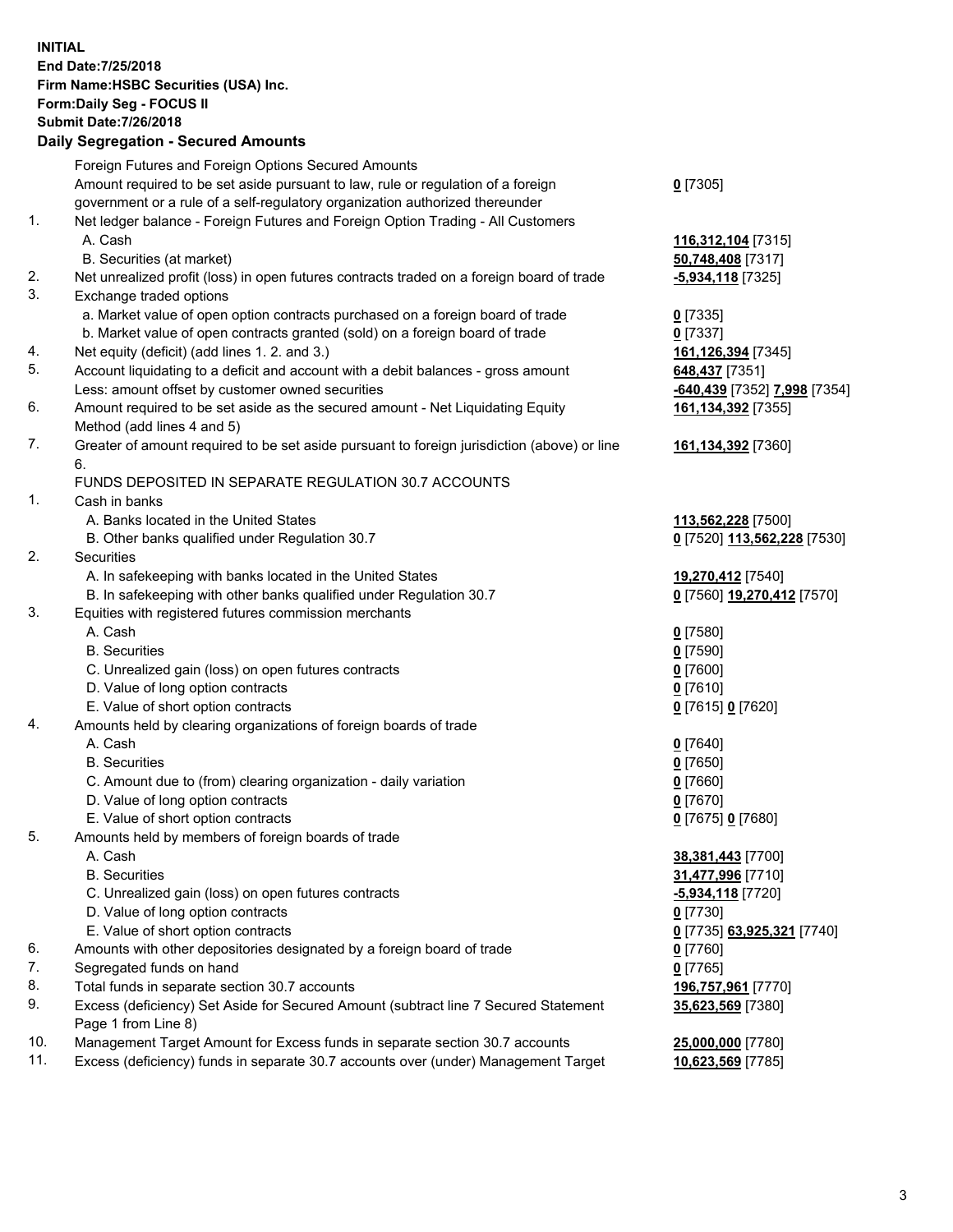**INITIAL End Date:7/25/2018 Firm Name:HSBC Securities (USA) Inc. Form:Daily Seg - FOCUS II Submit Date:7/26/2018 Daily Segregation - Segregation Statement** SEGREGATION REQUIREMENTS(Section 4d(2) of the CEAct) 1. Net ledger balance A. Cash **11,947,943** [7010] B. Securities (at market) **1,666,093,449** [7020] 2. Net unrealized profit (loss) in open futures contracts traded on a contract market **386,816,988** [7030] 3. Exchange traded options A. Add market value of open option contracts purchased on a contract market **284,526,605** [7032] B. Deduct market value of open option contracts granted (sold) on a contract market **-146,713,978** [7033] 4. Net equity (deficit) (add lines 1, 2 and 3) **2,202,671,007** [7040] 5. Accounts liquidating to a deficit and accounts with debit balances - gross amount **31,328,395** [7045] Less: amount offset by customer securities **-31,125,170** [7047] **203,225** [7050] 6. Amount required to be segregated (add lines 4 and 5) **2,202,874,232** [7060] FUNDS IN SEGREGATED ACCOUNTS 7. Deposited in segregated funds bank accounts A. Cash **25,947,797** [7070] B. Securities representing investments of customers' funds (at market) **0** [7080] C. Securities held for particular customers or option customers in lieu of cash (at market) **395,559,595** [7090] 8. Margins on deposit with derivatives clearing organizations of contract markets A. Cash **460,972,723** [7100] B. Securities representing investments of customers' funds (at market) **0** [7110] C. Securities held for particular customers or option customers in lieu of cash (at market) **1,227,429,779** [7120] 9. Net settlement from (to) derivatives clearing organizations of contract markets **32,302,860** [7130] 10. Exchange traded options A. Value of open long option contracts **284,526,605** [7132] B. Value of open short option contracts **-146,713,978** [7133] 11. Net equities with other FCMs A. Net liquidating equity **40,157,450** [7140] B. Securities representing investments of customers' funds (at market) **0** [7160] C. Securities held for particular customers or option customers in lieu of cash (at market) **0** [7170] 12. Segregated funds on hand **43,104,075** [7150] 13. Total amount in segregation (add lines 7 through 12) **2,363,286,906** [7180] 14. Excess (deficiency) funds in segregation (subtract line 6 from line 13) **160,412,674** [7190] 15. Management Target Amount for Excess funds in segregation **147,000,000** [7194] **13,412,674** [7198]

16. Excess (deficiency) funds in segregation over (under) Management Target Amount Excess